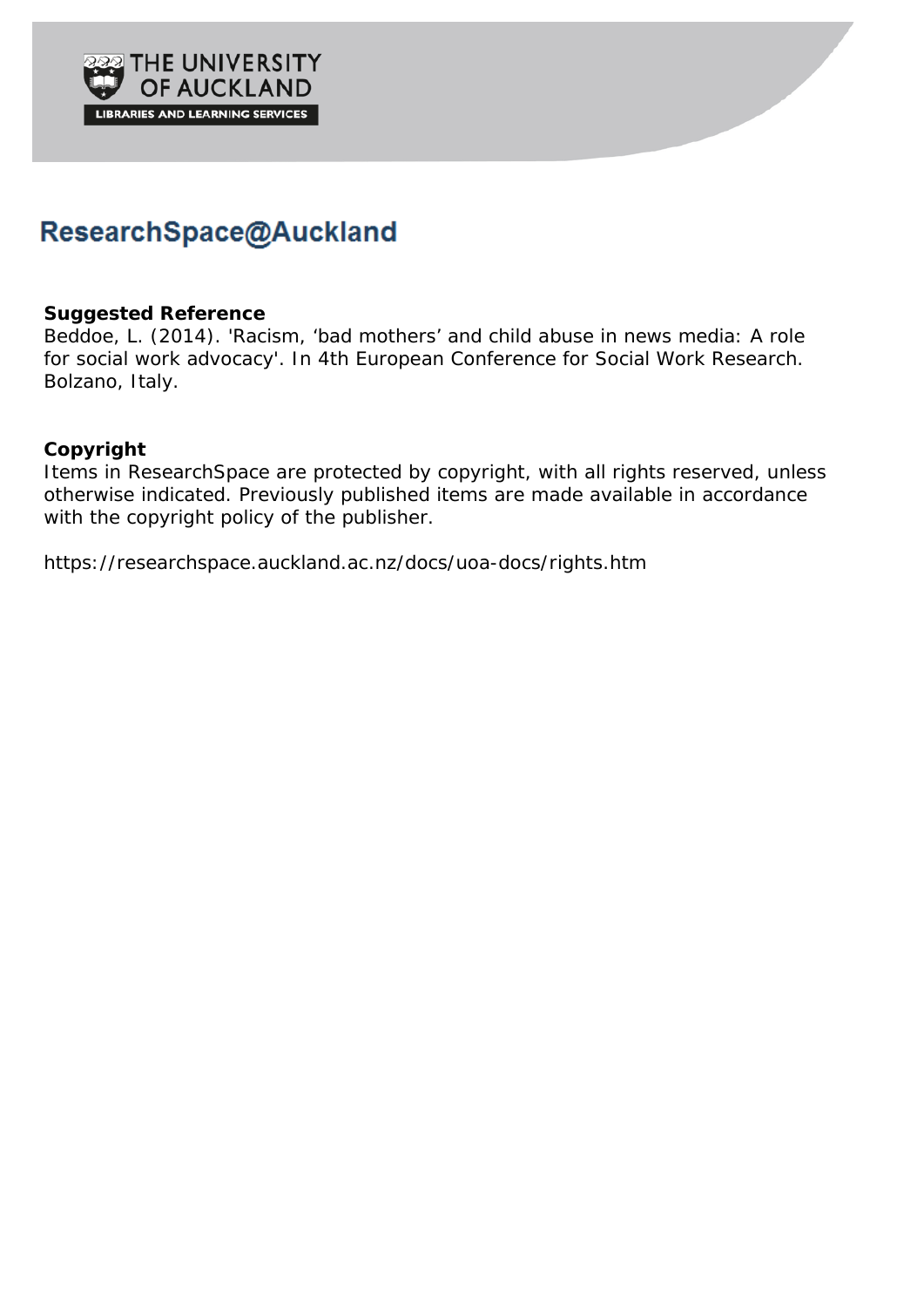Racism, 'bad mothers' and child abuse in news media: A role for social work advocacy research

 $\circ$ 

Liz Beddoe, University of Auckland, New Zealand15 April, 2014

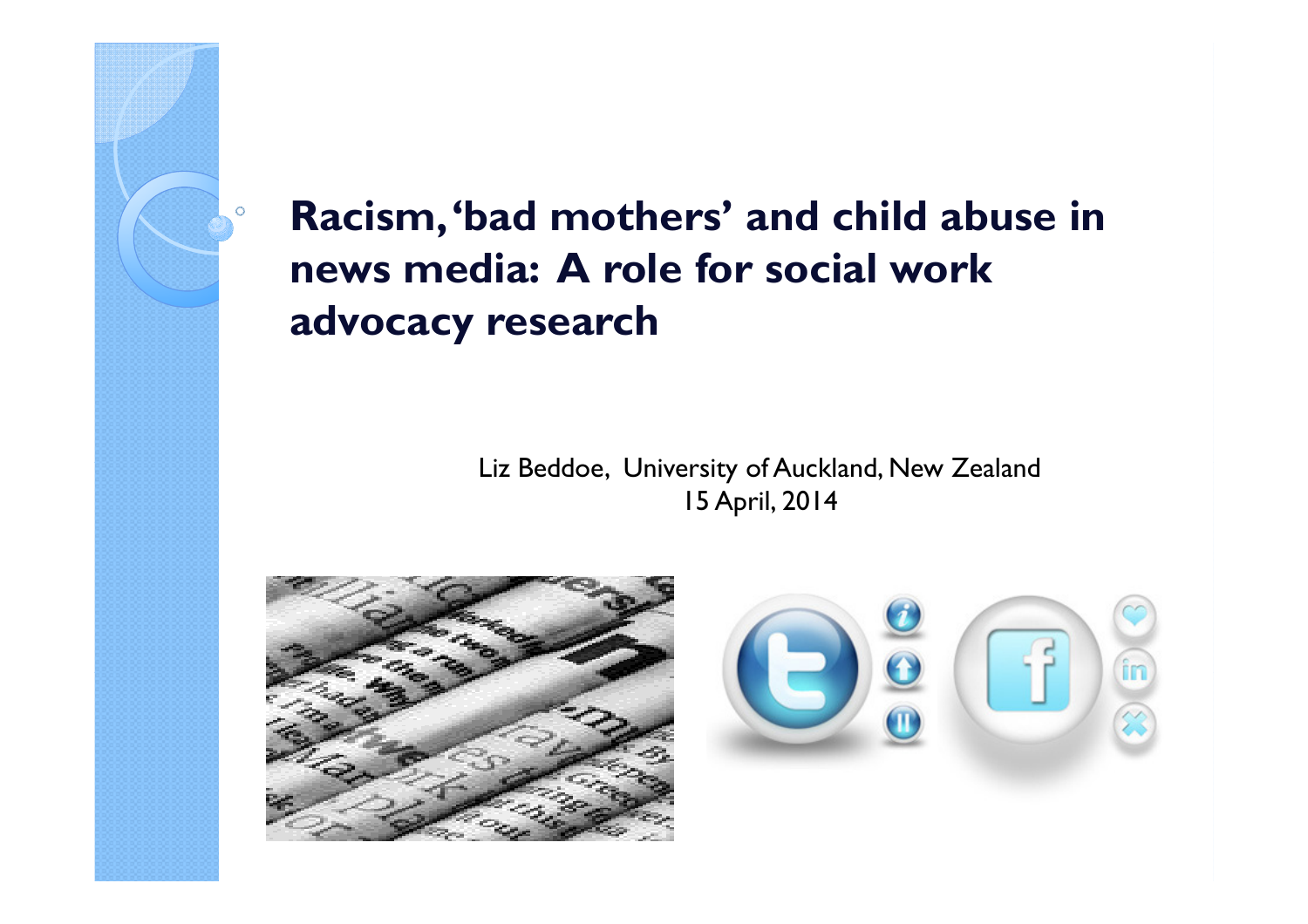#### Presentation objectives

- To provide a very brief overview of an ongoing research project on media shaping of social problems
- To focus mainly on one aspect- the focus<br>
on media coverage of child abuse and on media coverage of child abuse and race/gender narratives
- To consider social work advocacy in uncovering the narrative and telling a different story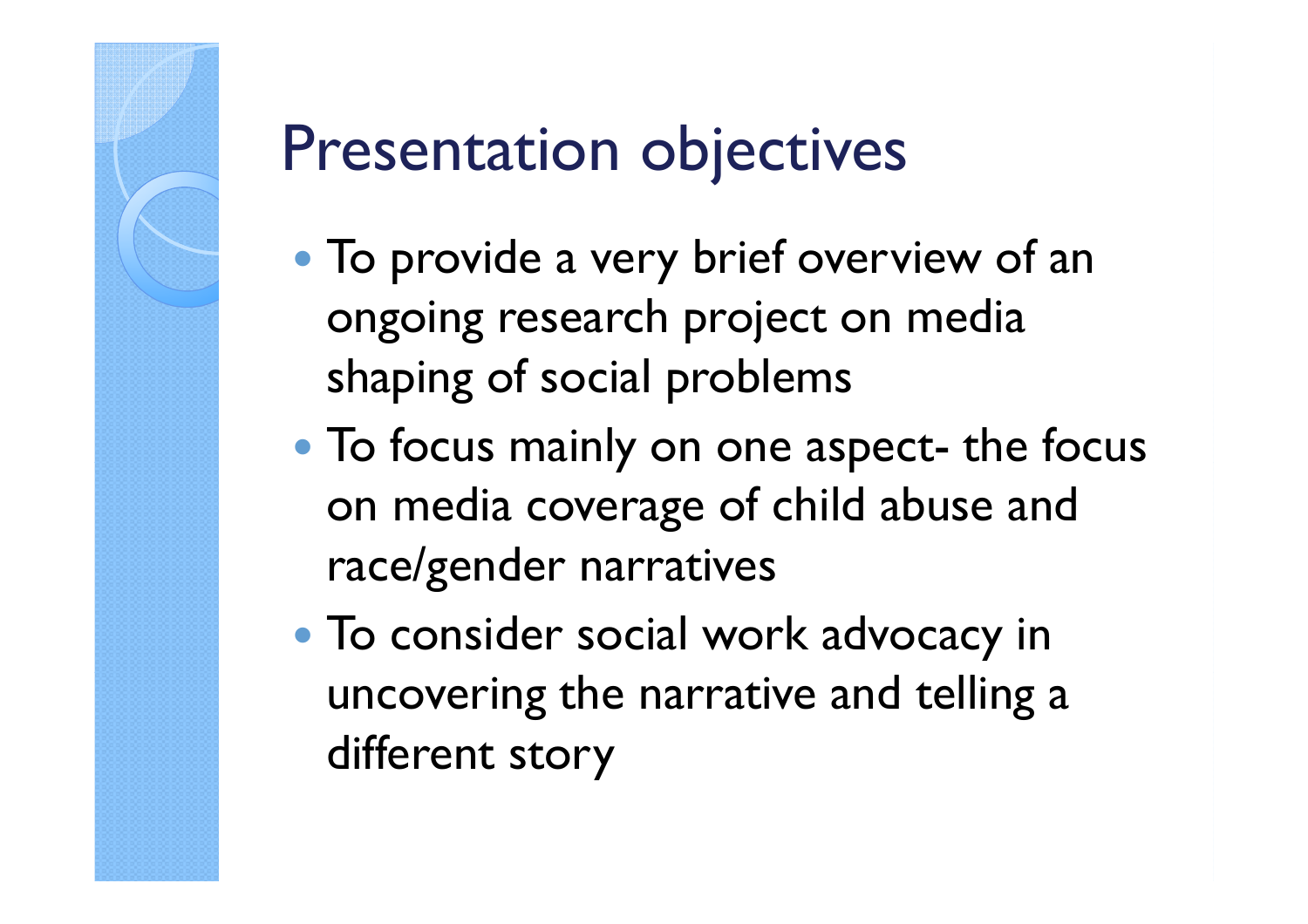# My interest in this topic

- Part of a larger media content analysis study in progress:
- "The 'Feckless, Feral and Dysfunctional': Moral panics, the media, the state and the fear of a 'growing underclass' in New Zealand"
- Media (& social media) tell a cultural story of child abuse- 'cultural dysfunction'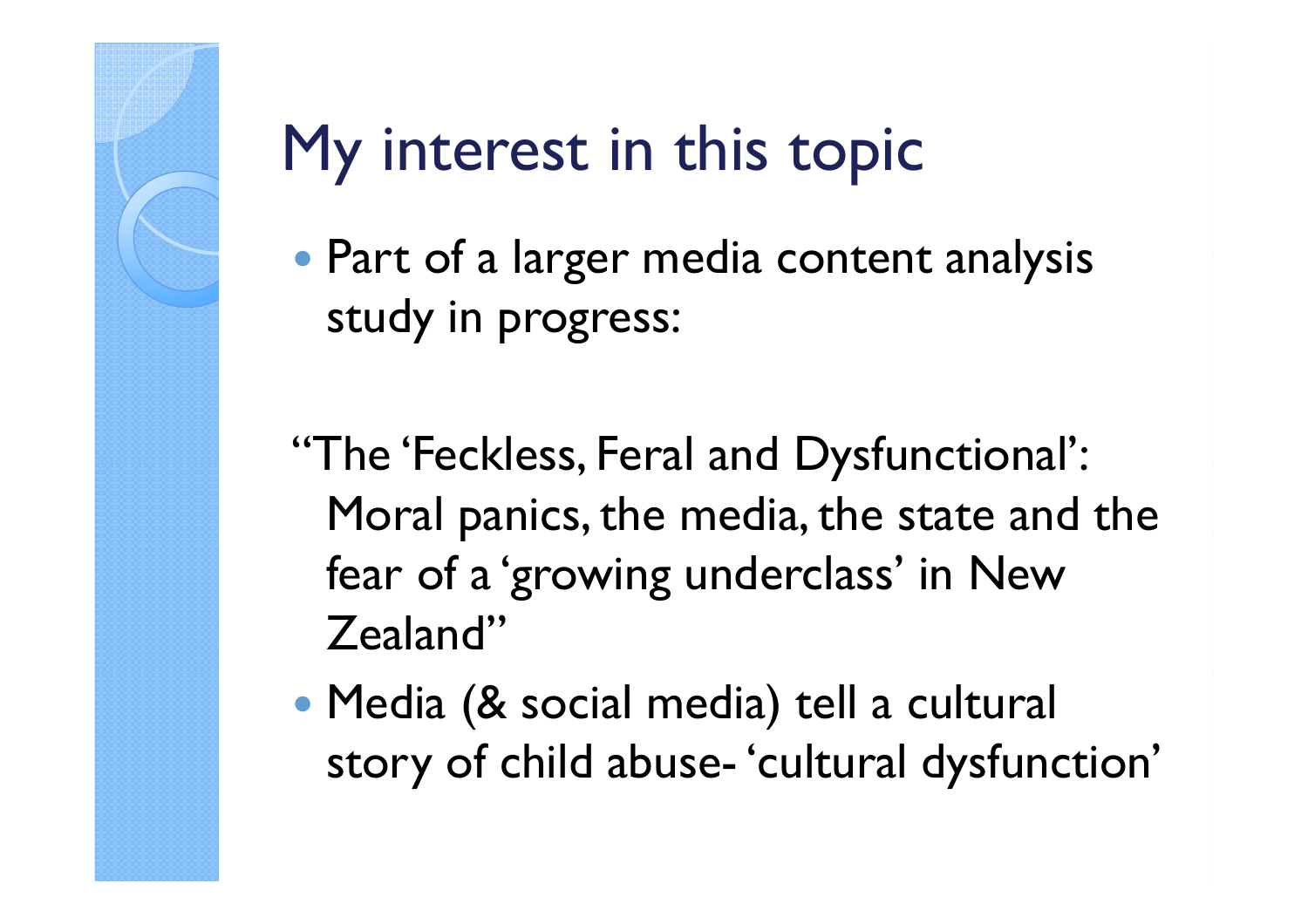# Method

- Presenting today some partial results from a media content analysis
- $\bullet$  Coded 13 newspaper 'opinion' columns and the related comments plus related news stories
- Stories dated from the first use of "the ferals" 28/12/08 to 29/5/13
- Used NVivo 10 for data management and coding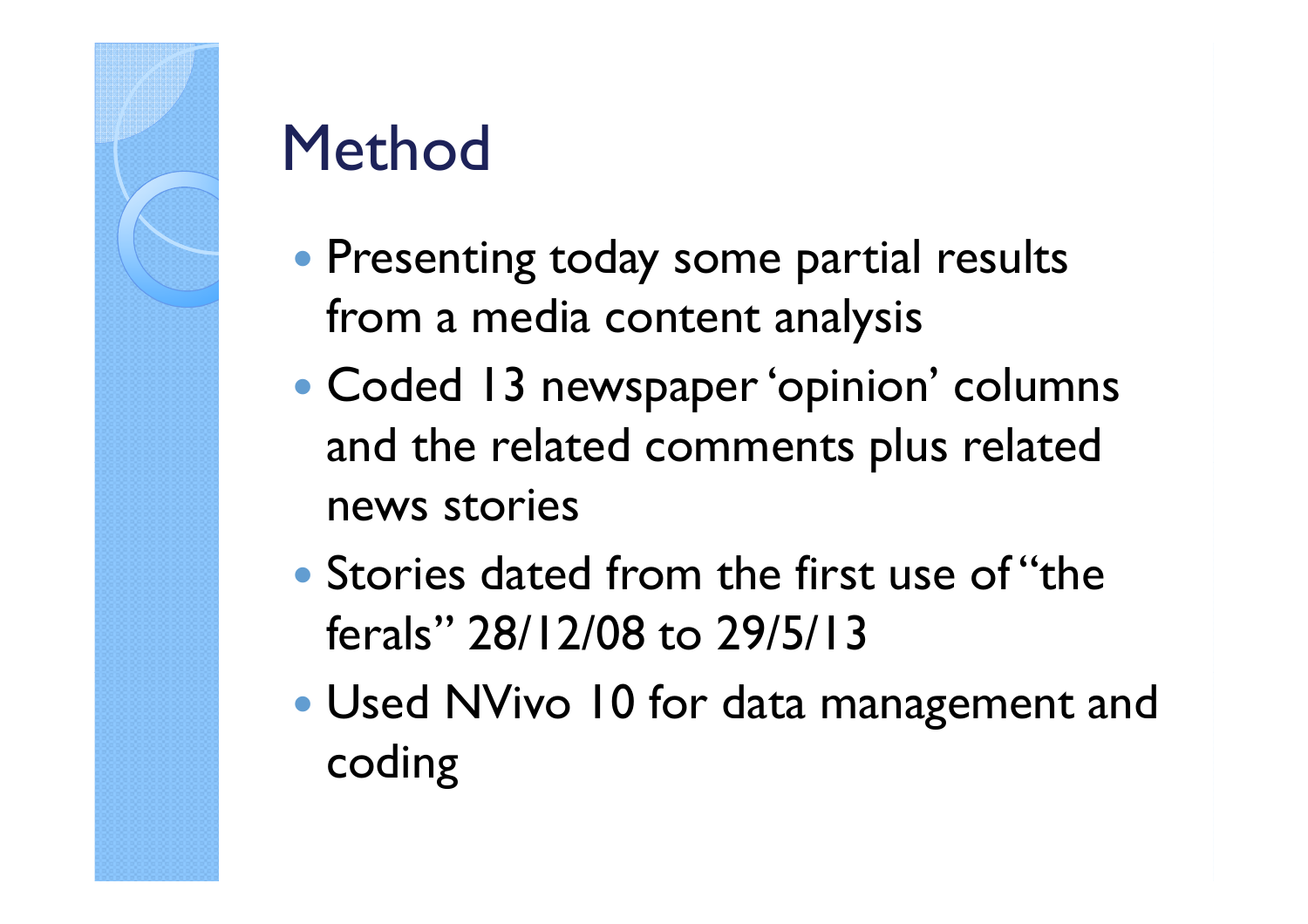#### The NZ Context: Vulnerable Children White Paper and Welfare Reform

- Social Development minister holds the welfare reform and child abuse in her portfolio
- Fails to address structural inequalities
- Rather than inspire debate and discussion about solutions the welfare reform amplifies the 'feral & feckless' discourse
- Has adopted a partial "troubled families" approach and has lauded this in public meetings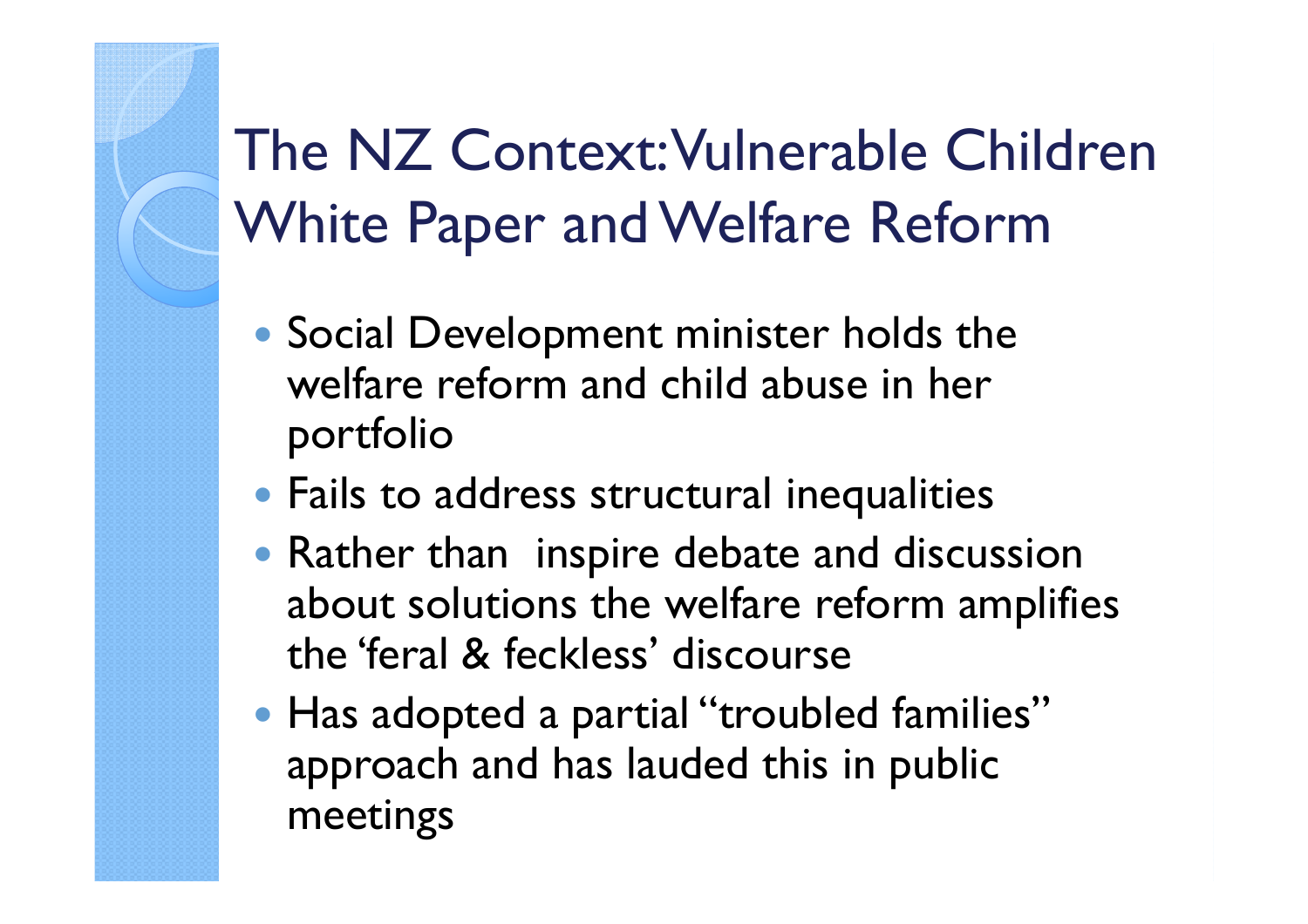

#### Bad parents not poverty

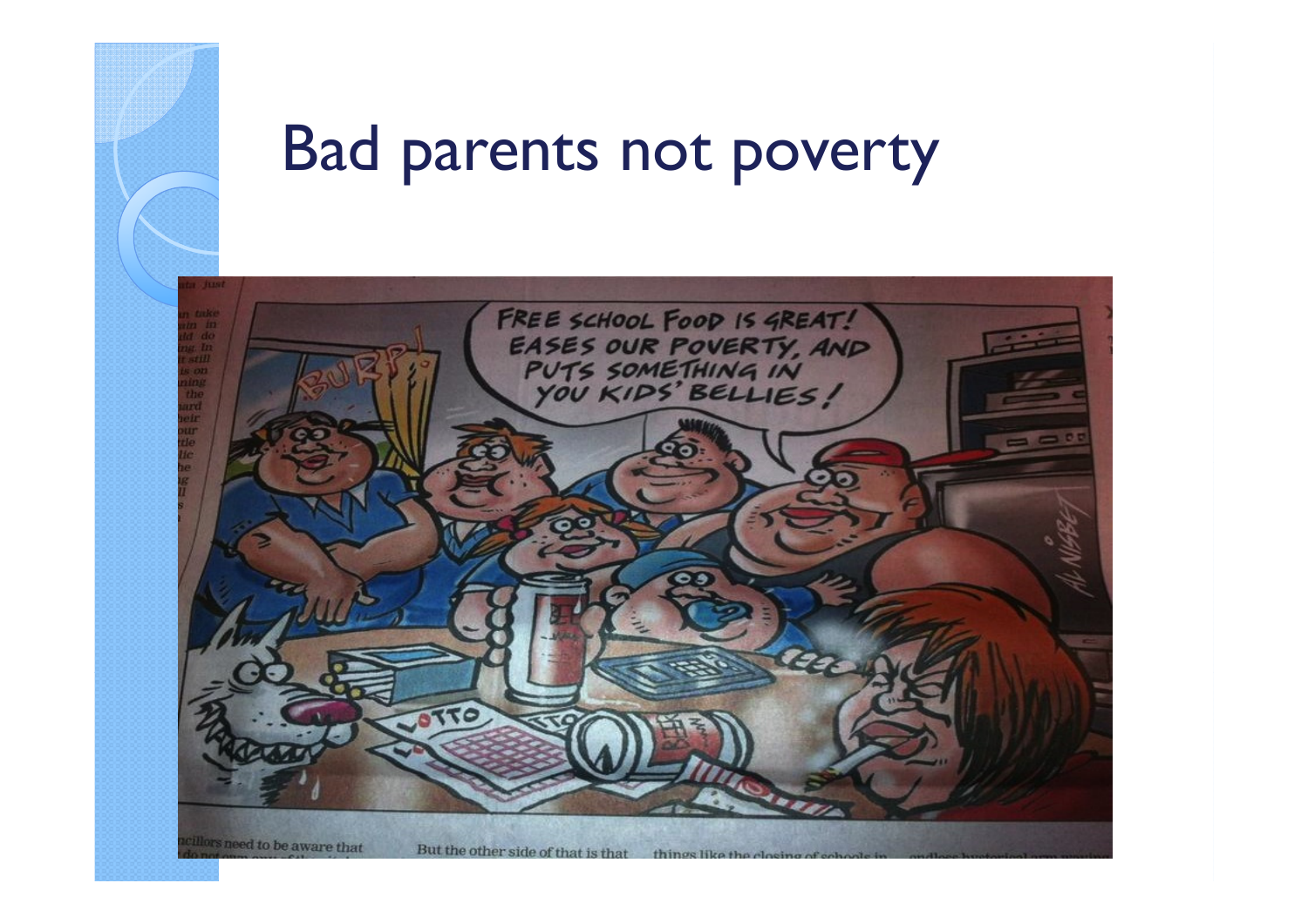#### Child abuse in 'the news'

- We live in an era of mass communication where 'news' is instant and we can all co-produce it
- Child abuse is newsworthy and has impact
- We can all be jurors when we see witness testimony on television, hear recordings of the accused person's phone calls and conversation
- We can participate in discussion of 'cases' and their implications via social networking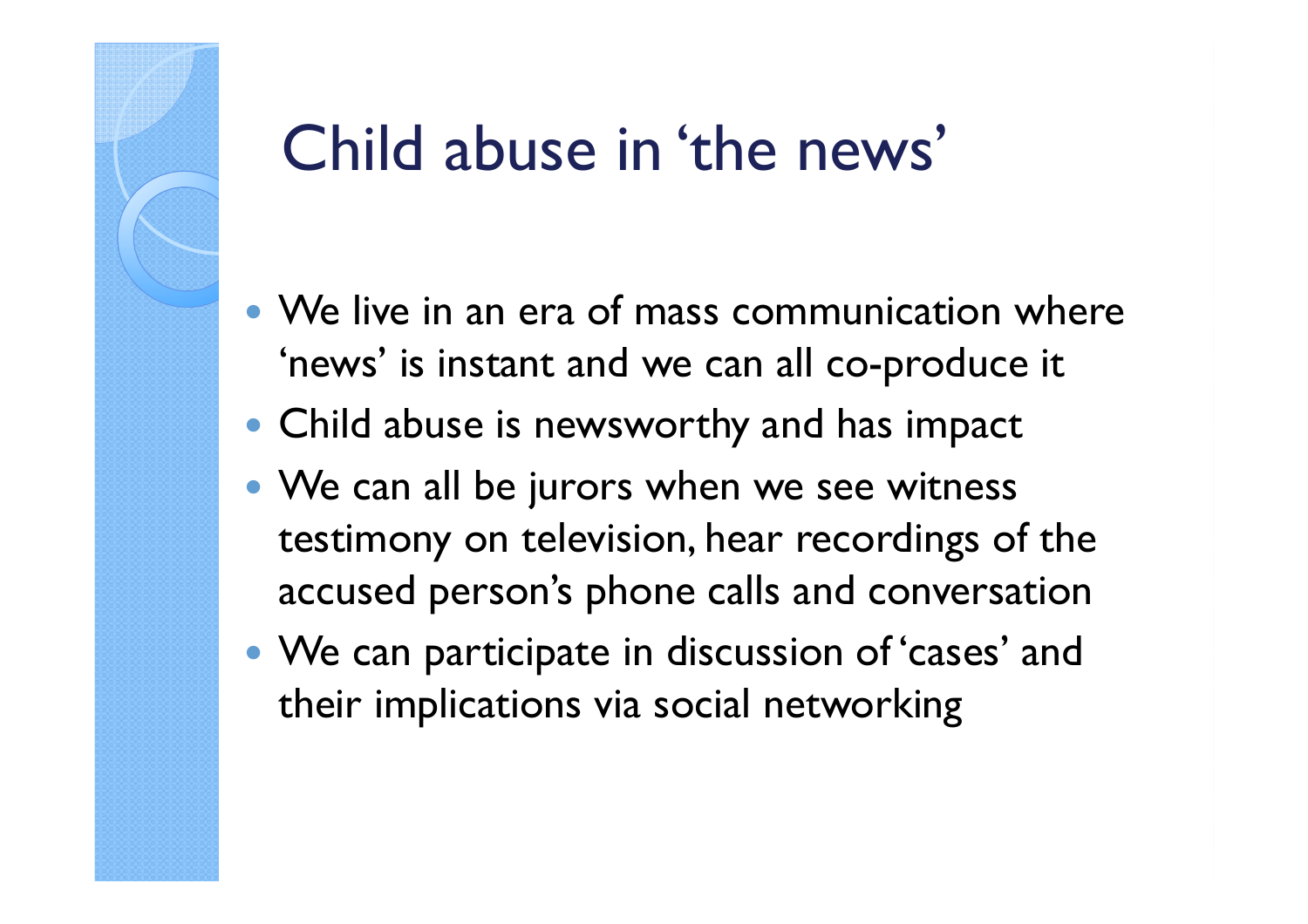### Claims makers & themes from my analysis

- Columnists
	- o $\circ$  the ferals
	- o $\circ$  Shaming and fertility
- The audience :
	- The 'world gone bad'
	- The discipline and punish crew
	- The sterilisers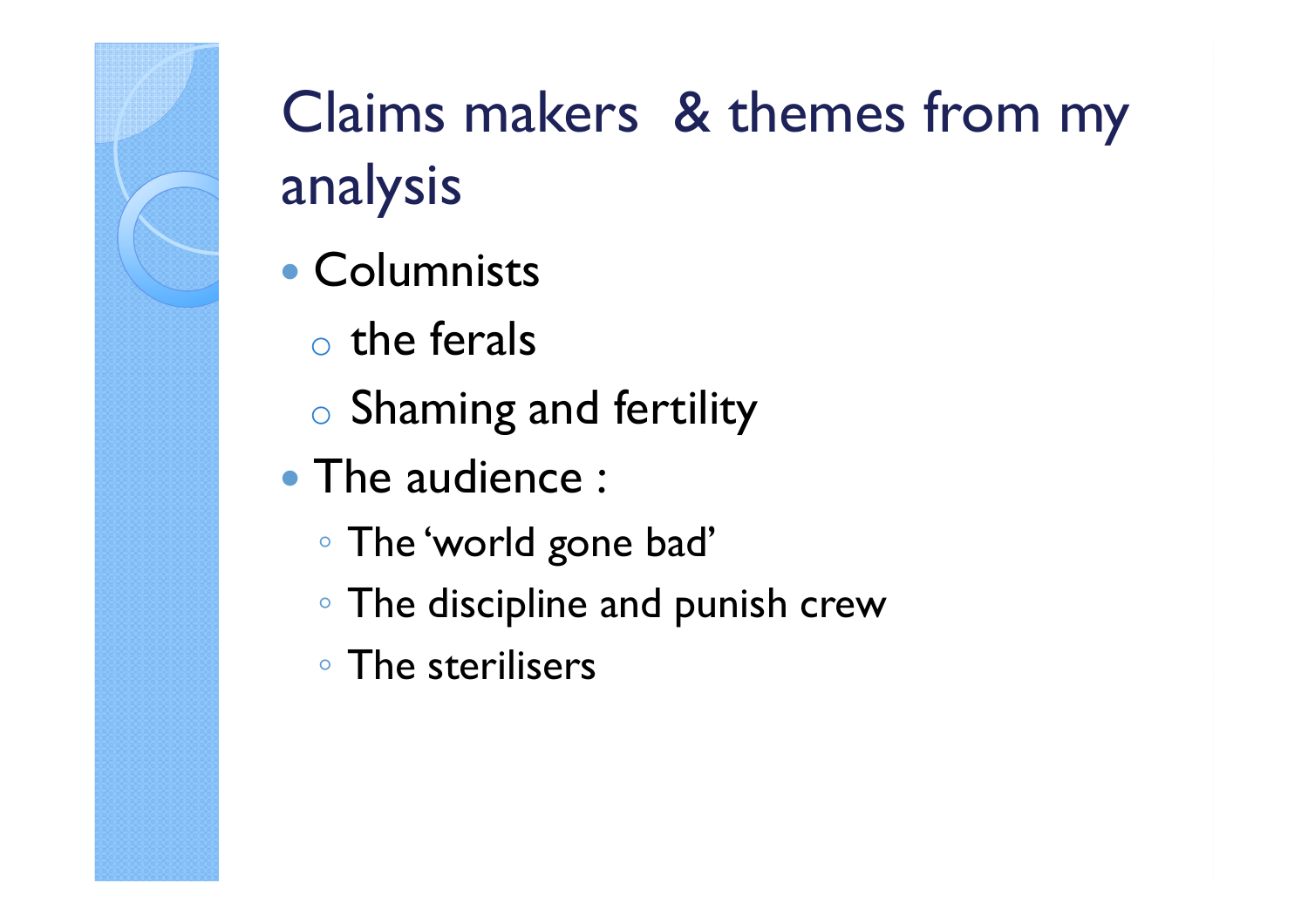## "Abuse a Maori problem"? An example

- Almost 9000 children were victims of physical abuse between 2000 and 2008, yet only 21 became "household names" in the media, according to research carried out by Merchant (2012)
- Just one-third of child deaths were reported in the press, and they were predominantly Maori cases.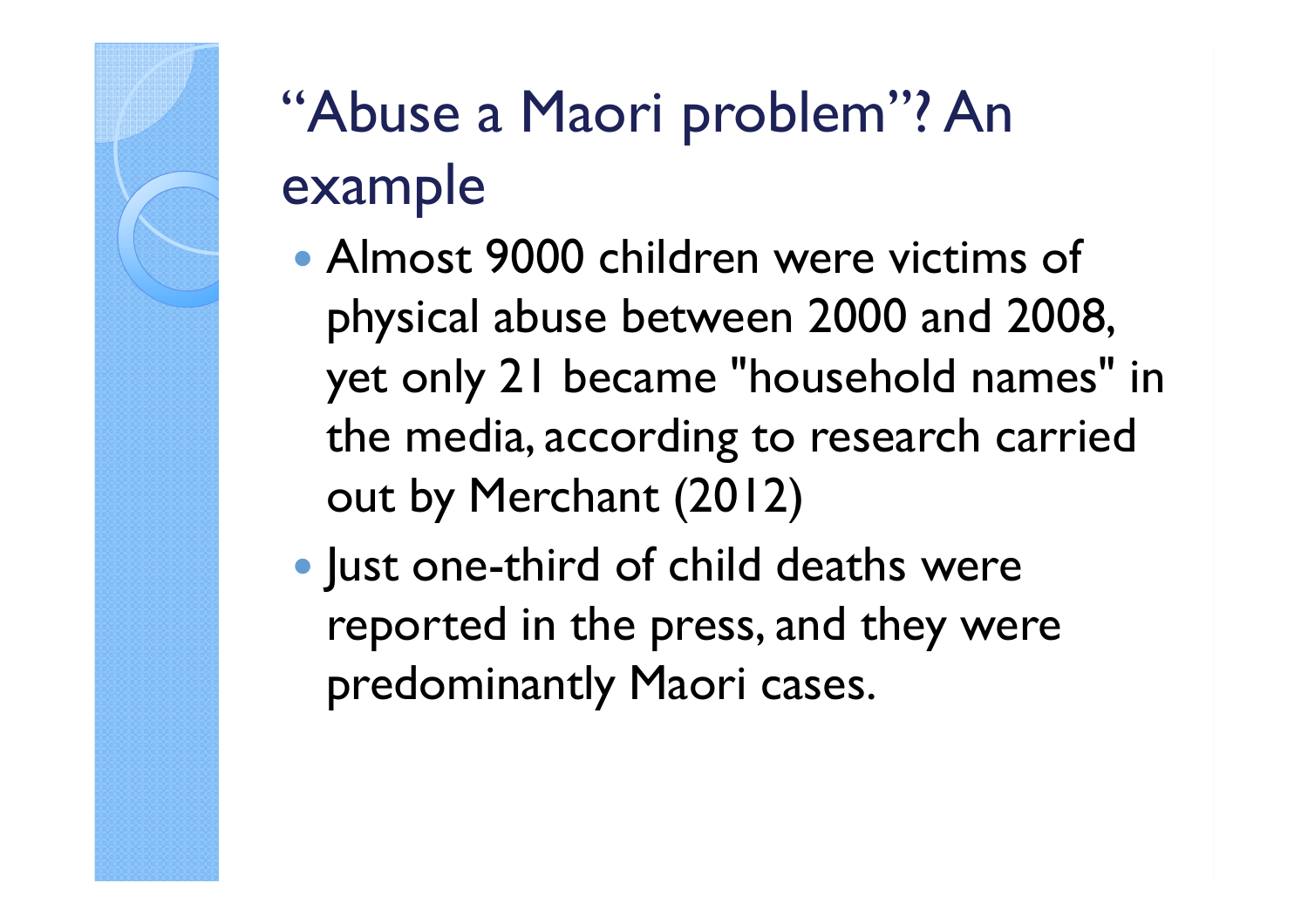### High profile nature of child abuse cases

- The 2006 homicide of twin babies Chris and Cru Kahui provides a telling example of the complex role of media in shaping public understanding of family violence.
- The trial of the twins' father did not result in a conviction
- The spectre of truth and blame remains in the court of public opinion for years, if not decades
- Public interest in the Kahui case was reignited with the Coroner's Inquest conducted in 2012
- A search of NewzText Plus (2006-2012) found 1737 articles with the search term 'Kahui Twins'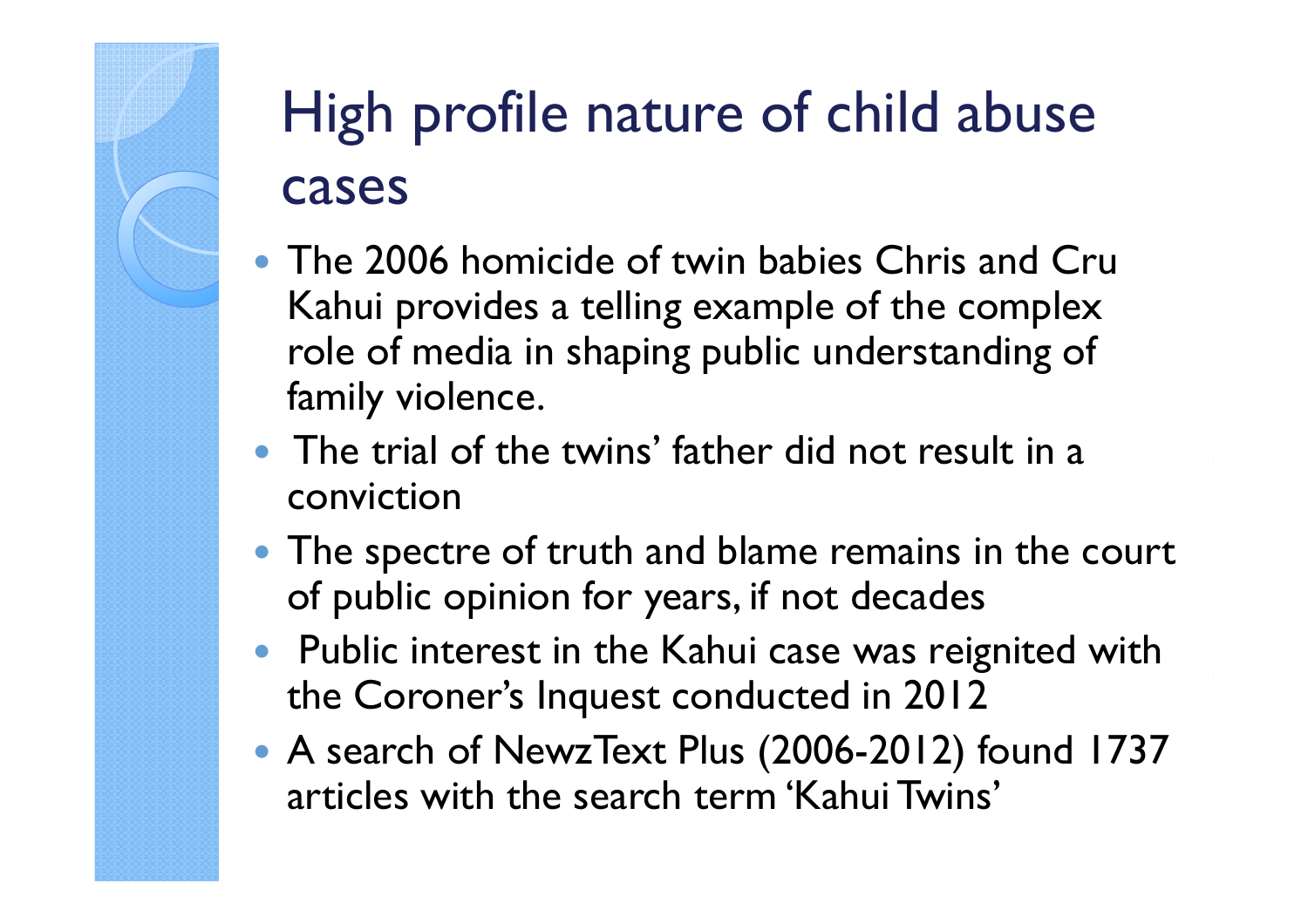# Blaming and shaming

- Macsyna King, the mother of the twin boys, and never charged, told her story to a journalist (Wishart, 2011).
- **The New Zealand Herald reported that** 40,000 people had signed up to a Facebook page to support a boycott on book sales (New Zealand Herald, 30/06/11).
- Attacks in columns and social media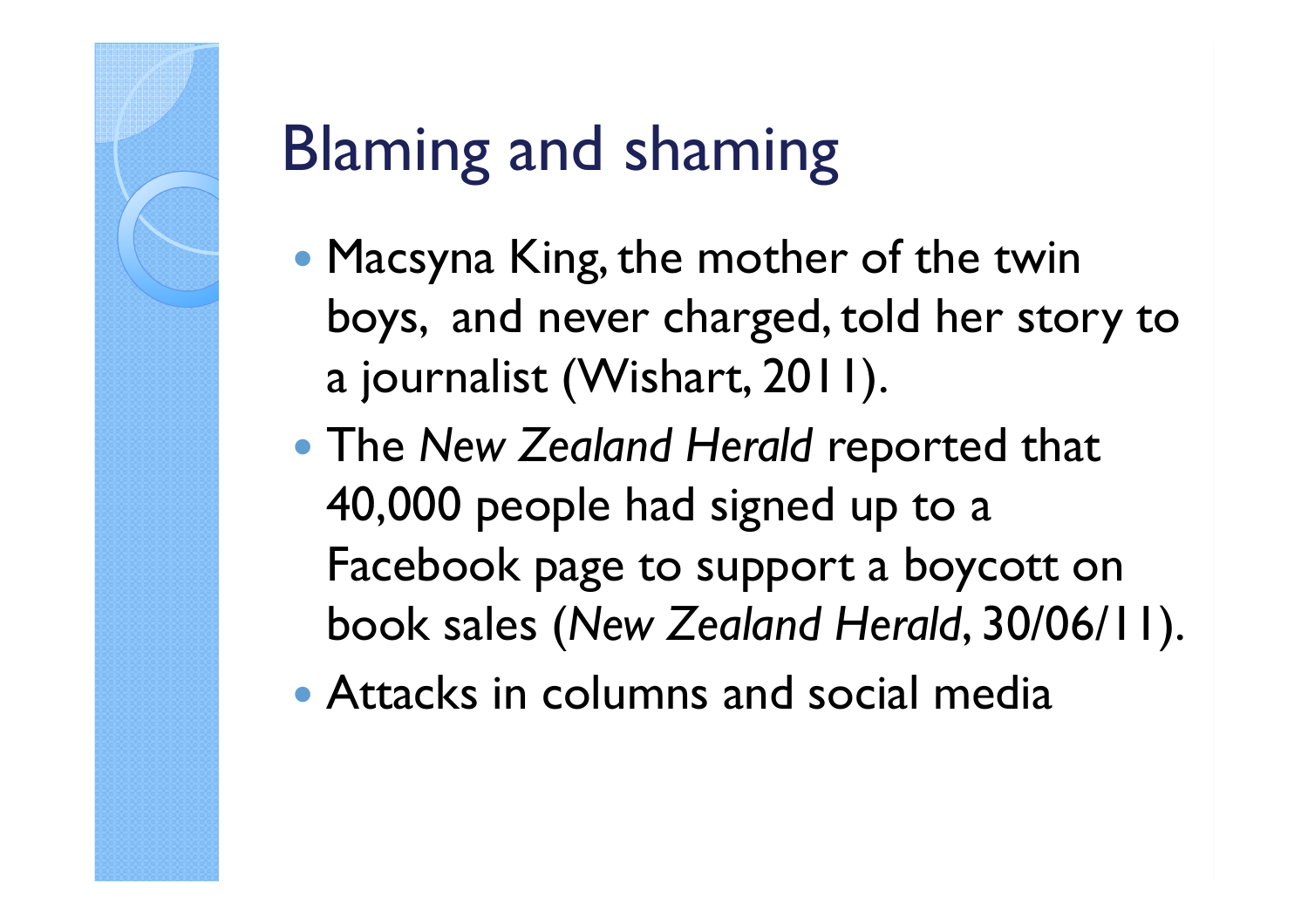#### Ferals and the underclass (Laws, 4/3/12)

#### "A Boy Born Bad"

- The ferals. These evolutionary antisocials have created their own nihilist culture and provide 90% of this country's social problems.
- ... core characteristics that distinguish them: poor education, transience, a dependence on drink and/or drugs, a criminal history, a welfare lifestyle and they are disproportionately Maori. If you want to see what a feral looks like - and the environment in which they live - stray down to your local district court almost any day of the week. It is theirs - part playground, part marae.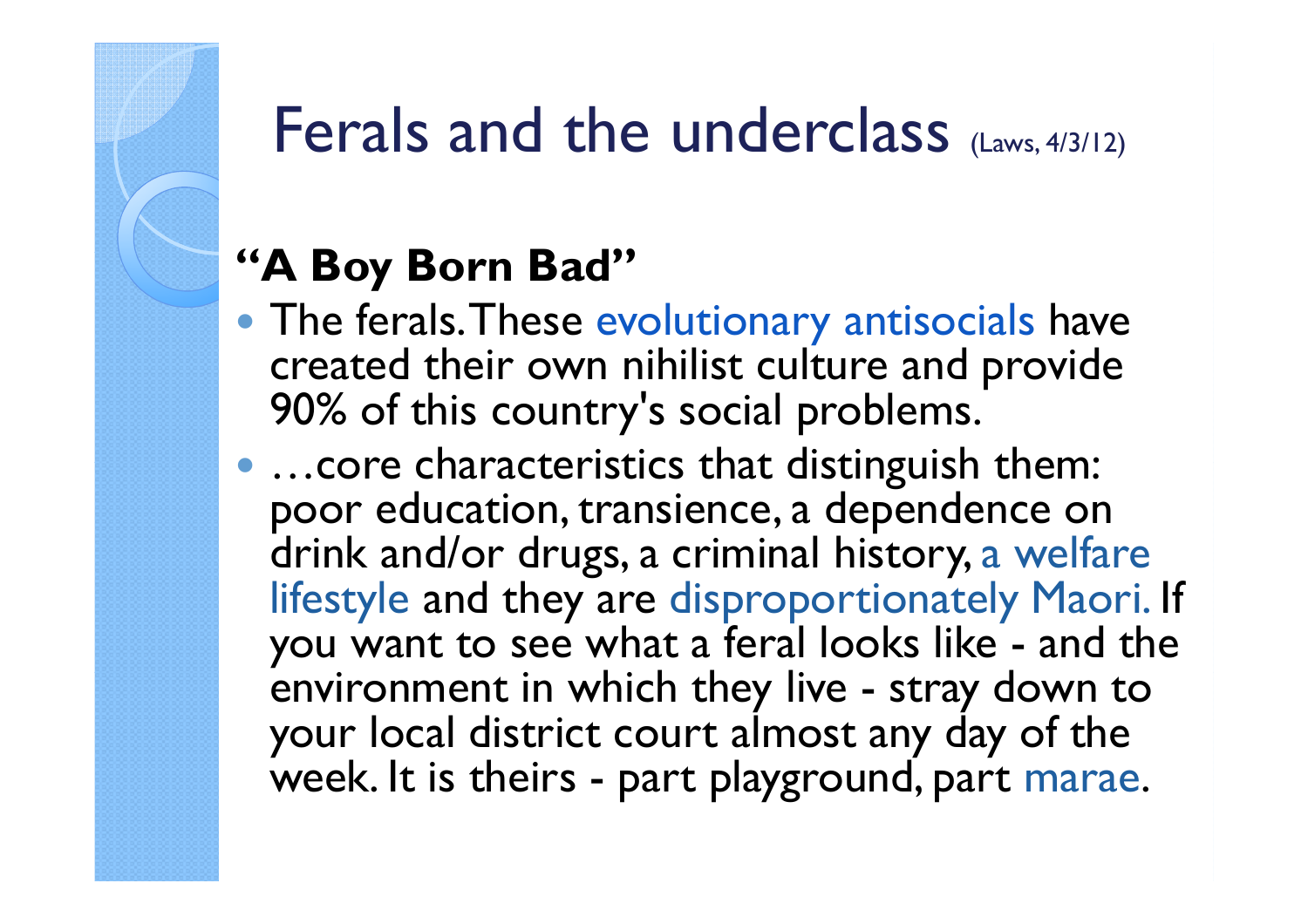# Feral Maori failing

 Linking of child abuse to ethnicity is common among newspaper columnists, who are of course free to make such links without nuanced discussion, with an aim to shame particular populations, for example:'We also find that other great feral Maori failing in [the perpetrator's] background. The sexual molestation by a relative' (Press, 4/03/12).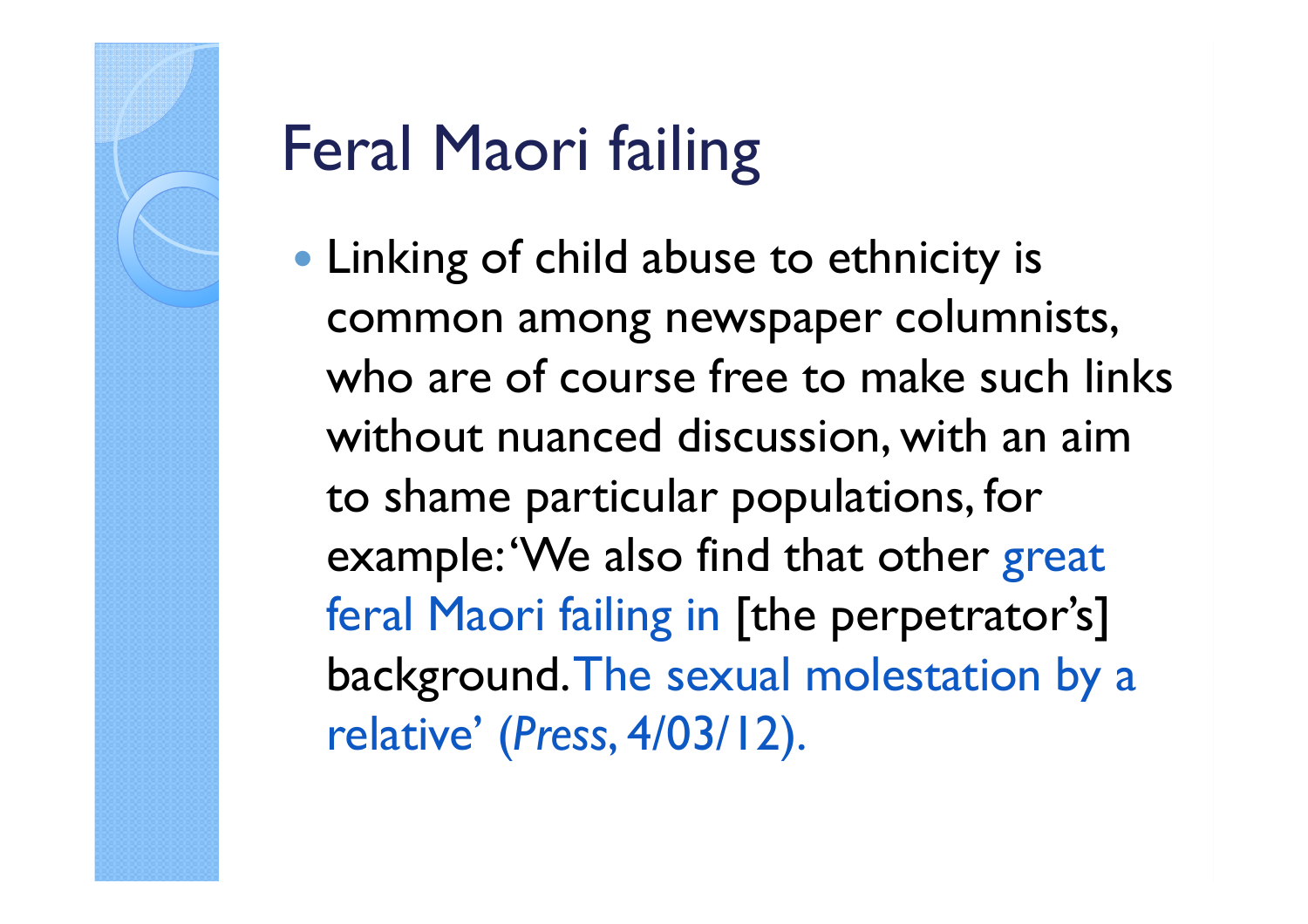#### And……bad Maori mothers

 columnists such as Michael Laws specialise in inflammatory judgements about mothers of CA victims – 'Women such as L are the reason why there are so many dead Maori children … they are the enablers – delivering their children to the abuser like a human sacrifice' (Star Sunday Times, 18/11/12)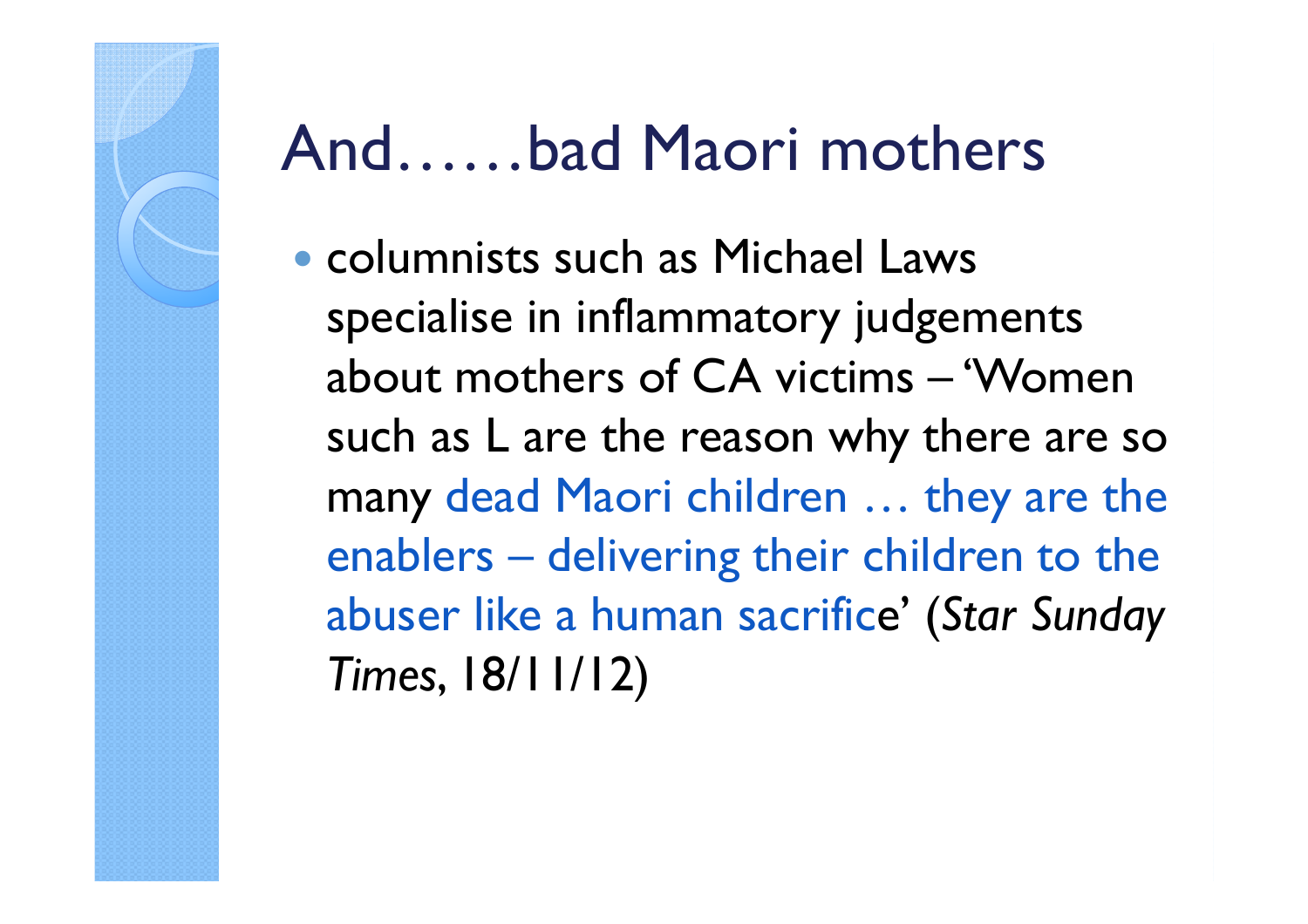#### Genetics & bad mothers

"The impression that we received was of someone selfish and self-absorbed, satiated only by substances.. ..you are the embodiment of all that is wrong with our welfare indulgence. You are exactly the kind of person who shouldn't be having kids because you can't really care. The nurturing gene is absent. We have seen. We have observed".

Laws, Fairfax News 29-7-12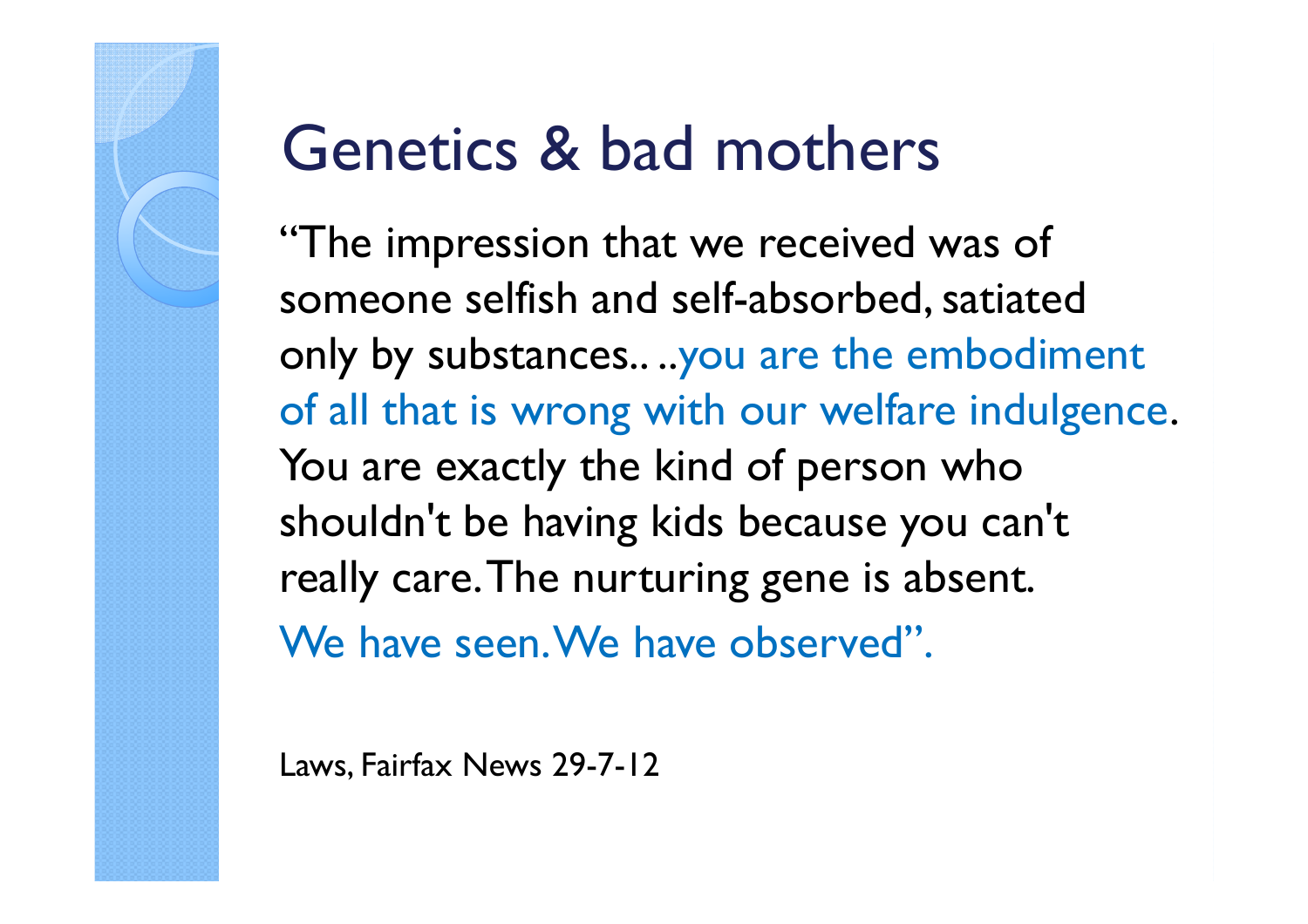### Stories that link child abuse to receipt of welfare

- In this example we see the linking between the anti- welfare discourse and child abuse
- There are many : '[the Coroner] is also calling for all solo parents on a benefit to be monitored and overseen to ensure the safety of children in their care' (Daily Post, 25/08/11).
- Links can be made here to welfare reform strategies- the offer of free contraception to women on benefits and their daughters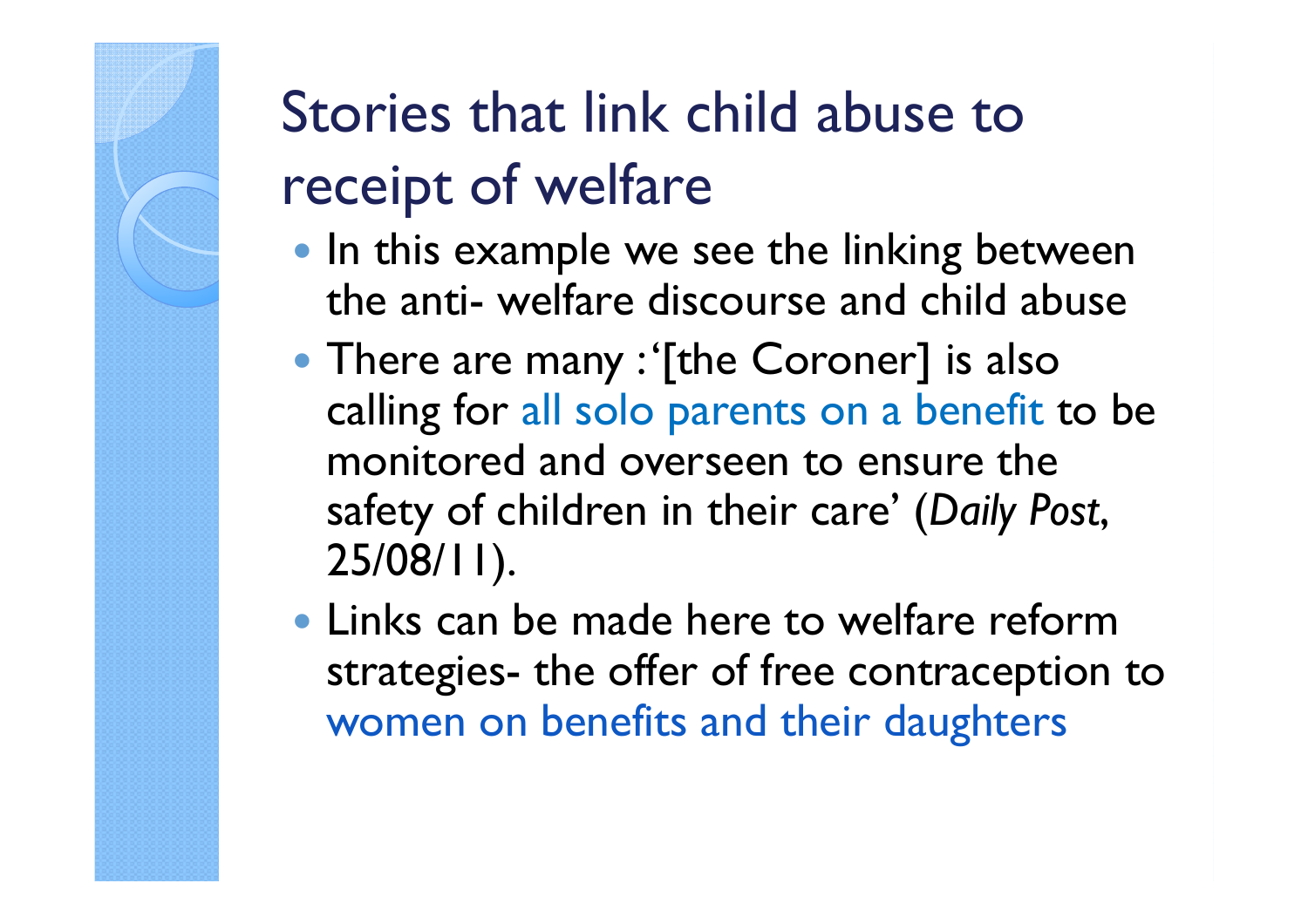## Shaming -bad mothers' fertility

- $\bullet$  Ordinary newspaper reporting can insinuate judgements by the inclusion of particular facts.
- 'JJ death: Mum pregnant again' (New Zealand Herald, 13/12/12).
- Two unrelated deaths of Maori children were also mentioned in the story, with details about family members.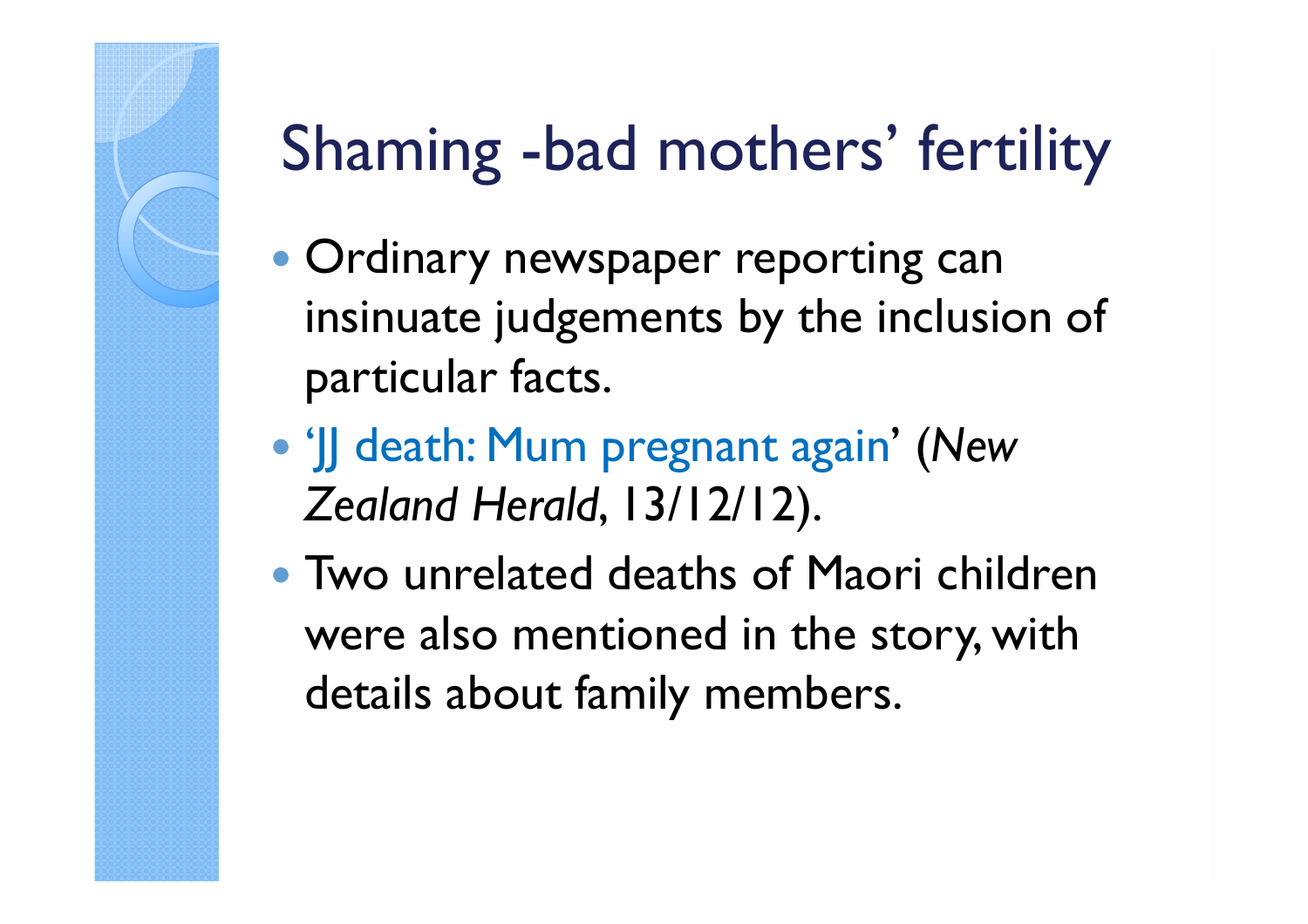#### 'Nia abuser pregnant' New Zealand Herald, 14/11/12

 'A female juror who deliberated on the G murder trial wants the baby removed at birth and K to undergo sterilisation. "I think it's disgusting, revolting, abhorrent," said the juror. "There are so many people in this world who would love to have children and can't have them, and for (K) to be able to go and get pregnant and pop them out whenever she feels like it is just mind-blowing."'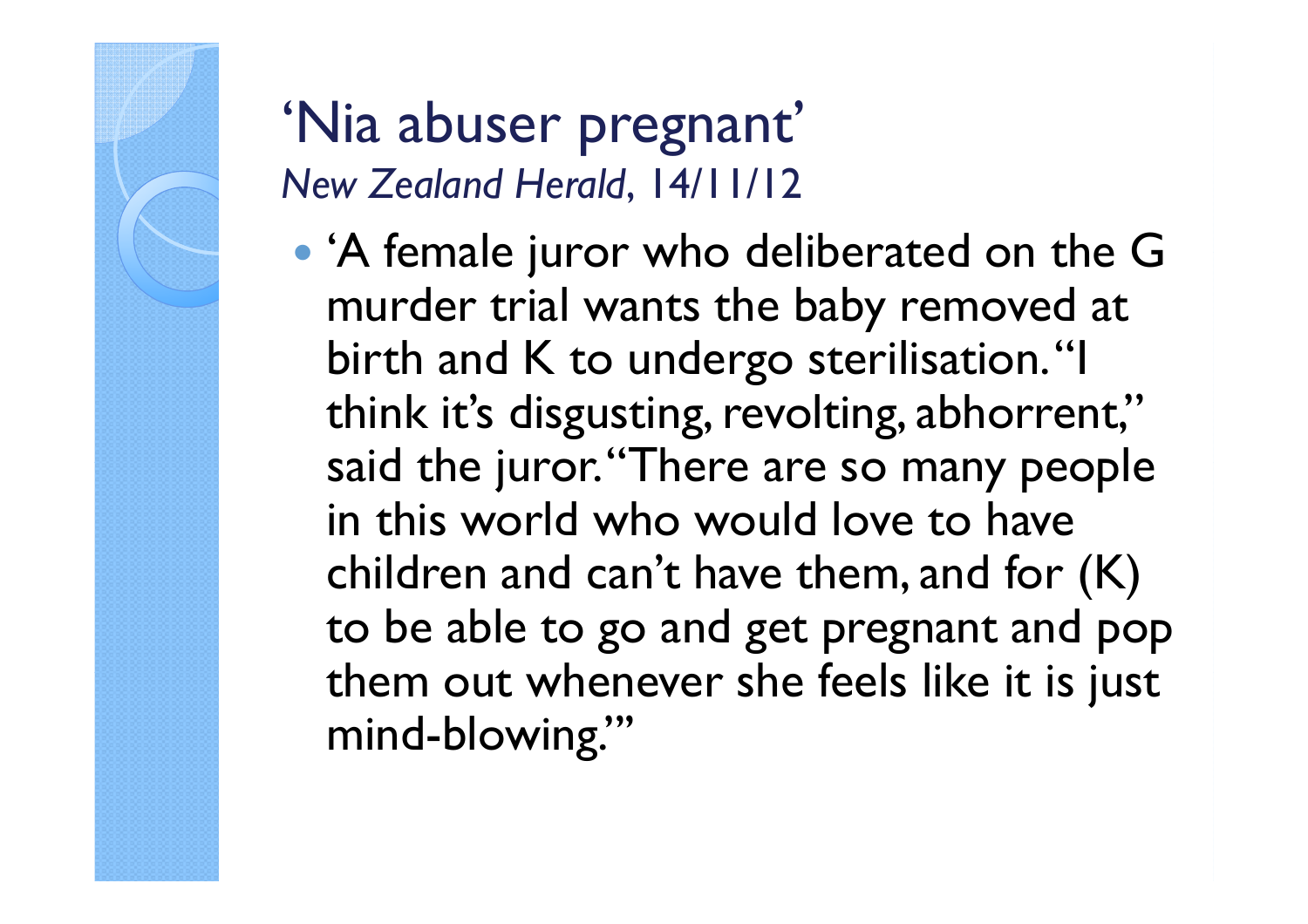### A moral panic?

- In the introduction to the new edition of Folk Devils and Moral Panics, Cohen considers that the objects of moral panics are both:
	- 'new' threats (2002, p. vii) and
	- manifestations of old threats (p. vii); they are damaging per se and also symptomatic of deeper problems (p. viii); and they are at once transparent and opaque – easily recognisable, but in need of explanation to the public by 'experts' (p. viii).
- The ferals and the associated "sterilise the pests" is manifestation of very old fears/ disgust about poverty and bad mothers are easily made the folk devil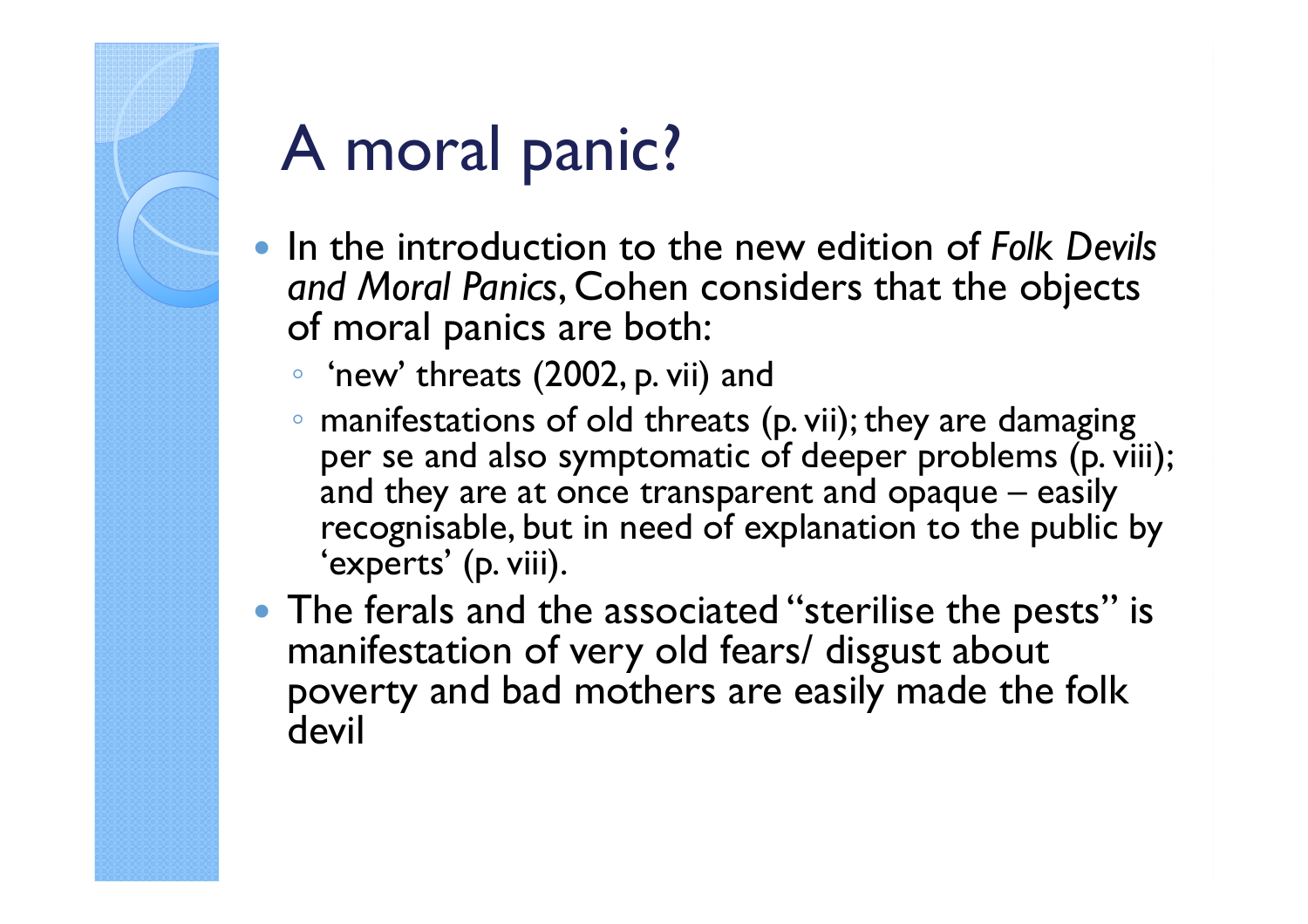### 'Chav mum chav scum'

- "The word 'chav', has become a ubiquitous term of abuse for the white poor".
- $\bullet$  Imogen Tyler explores "the emergence of the grotesque and comic figure of the chav within a range of contemporary British media"
- "Concentrating on the figure of the female chav, and the vilification of young white working-class mothers, Tyler argues that the 'chav mum' is produced through disgust reactions as an intensely affective figure that embodies historically familiar and contemporary anxieties about female sexuality, reproduction, fertility, and racial mixing."( Tyler, 2008, p.17)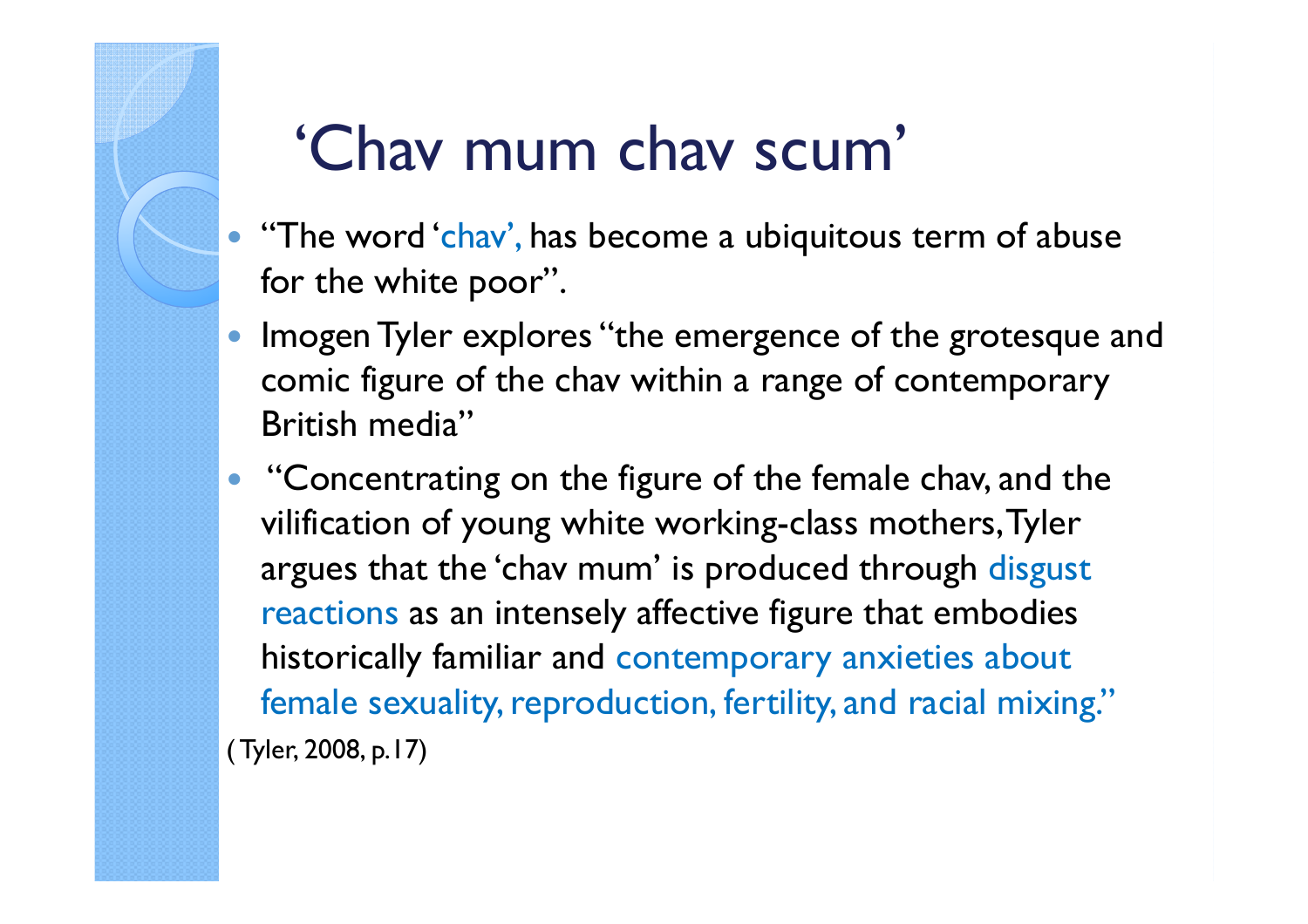# A world gone bad

"A quarter of all Kiwi children are raised in families where cigarettes, alcohol, gambling and drugs come first. Three generations of state sponsored dysfunction has made these families a costly blight on the working/middle class.

We as a nation have made a system of exceptions and enabled the criminal under class to prosper and grow. Is it time for a few draconian laws to clean the gutters and reduce the pests?

And before you get all uppity with your idealists' sensibilities regarding my harsh comments, think about this. Even a female crocodile cares for her offspring, putting her hatchlings safety before her own". Mcrp (NZHerald, 6/3/13)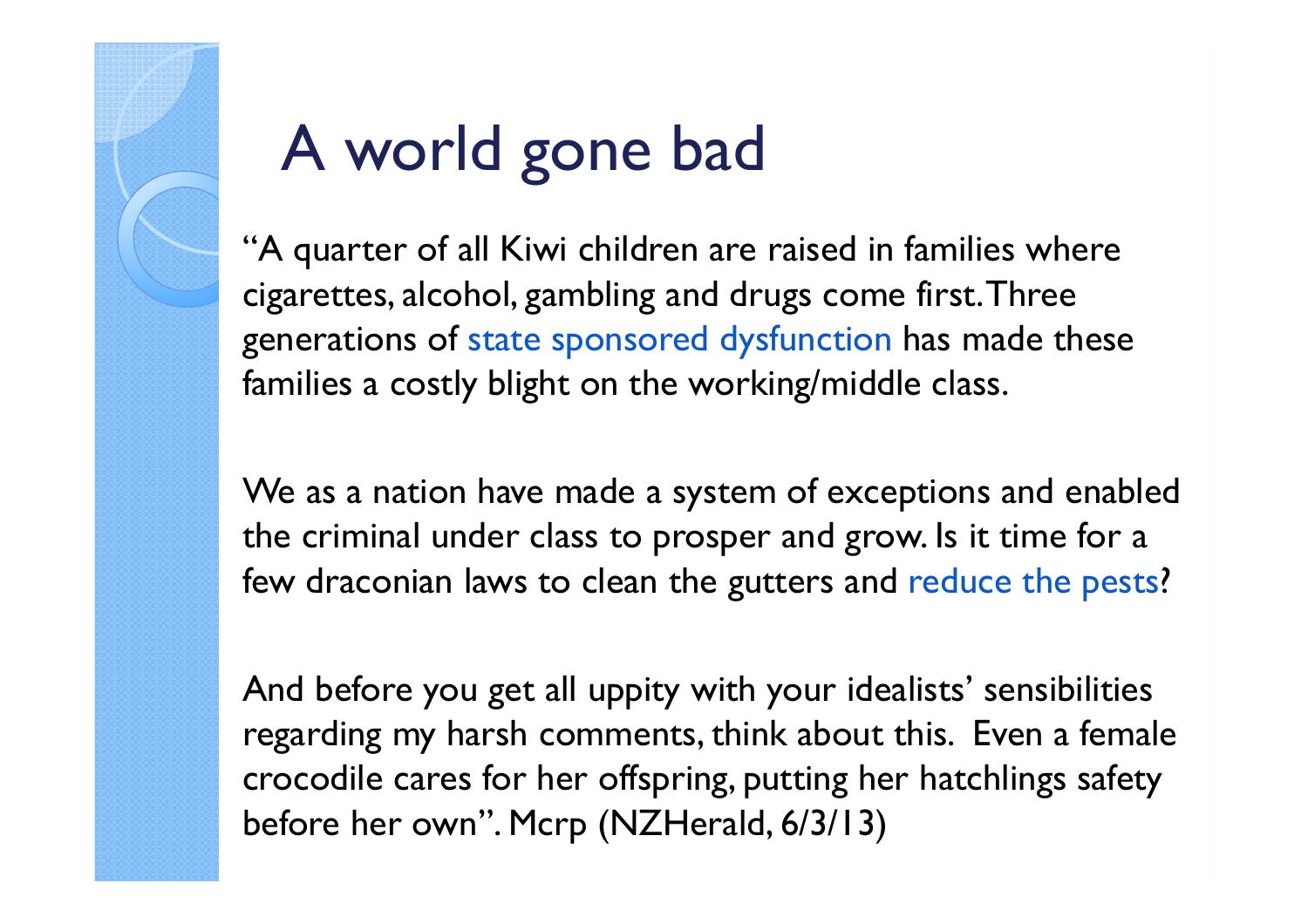#### It is a fact- it's in the media

 Kizzy #190 05:18 pm Jan 18 2012 "Ferals come in all colours but I have to say that Michael Laws is spot on here saying that time and time again with child deaths and serious crime that there are brown faces behind it. Is that racist?...no it's not it is fact. At one stage almost daily there was another brown face baby killed to the point where I didn't want to read the paper anymore.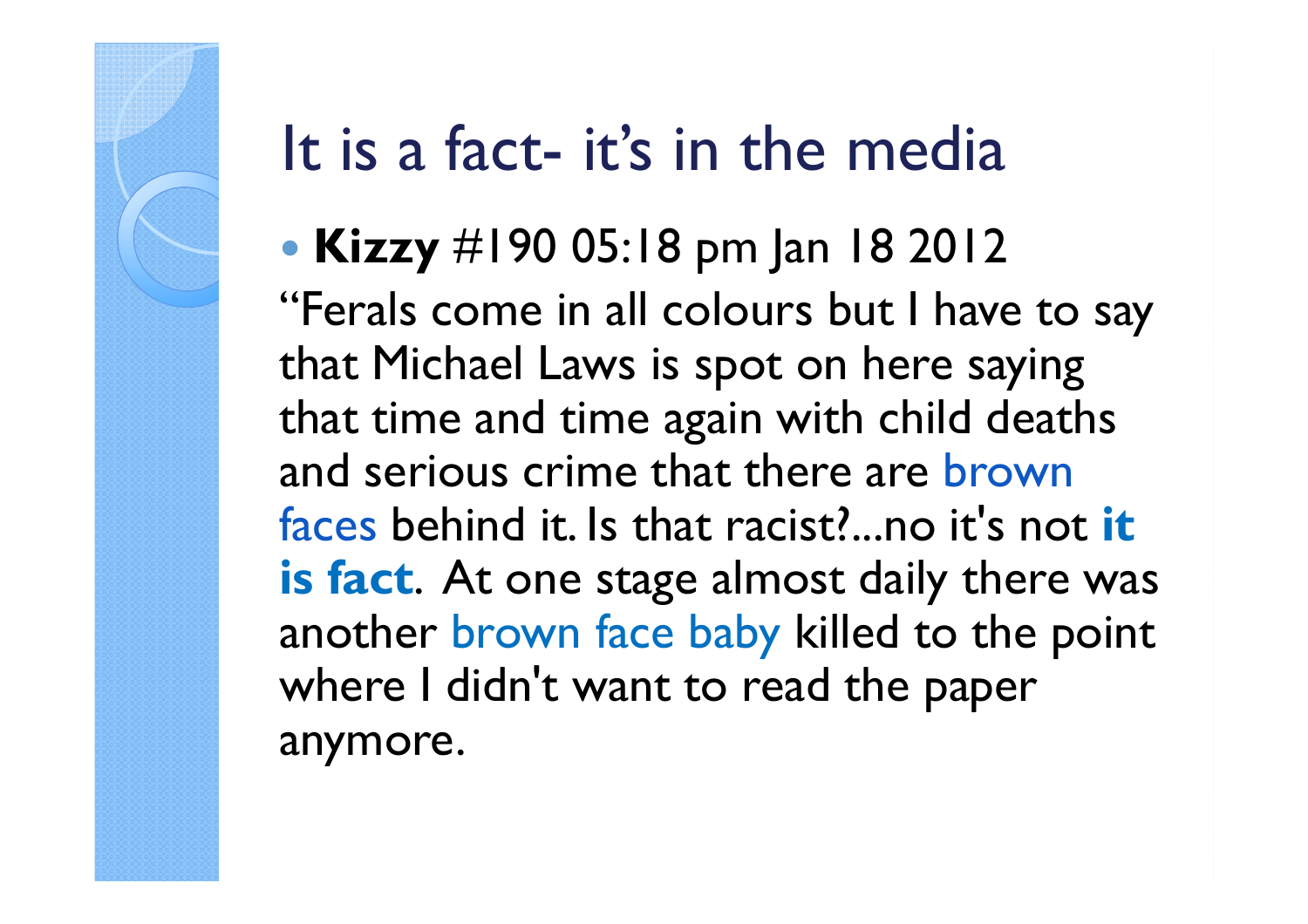#### Discipline and punish

Maybe the children need to be taken off these parents as they are unable to care for them? Let's face it if these kids were not born to these parents there would be no child poverty. I planned my family it is not hard to do!! TAKE THEIR MONEY AWAY

Derrick 7/3/13

The removal of the children is imperative because otherwise they are both the greatest victims of the removal of support and the source of the next generation of abusers.

Patrick R 26/11/12

Parents need to be held accountable, and if that means charging them with "not providing the necessities of life", so be it.

Realist 6/3/13

Compulsory birth control implants for beneficiaries, parents being docked benefits for kids school absenteeism, …would go a long way towards protecting decent law abiding Kiwis in the future.

Simon 18/2/13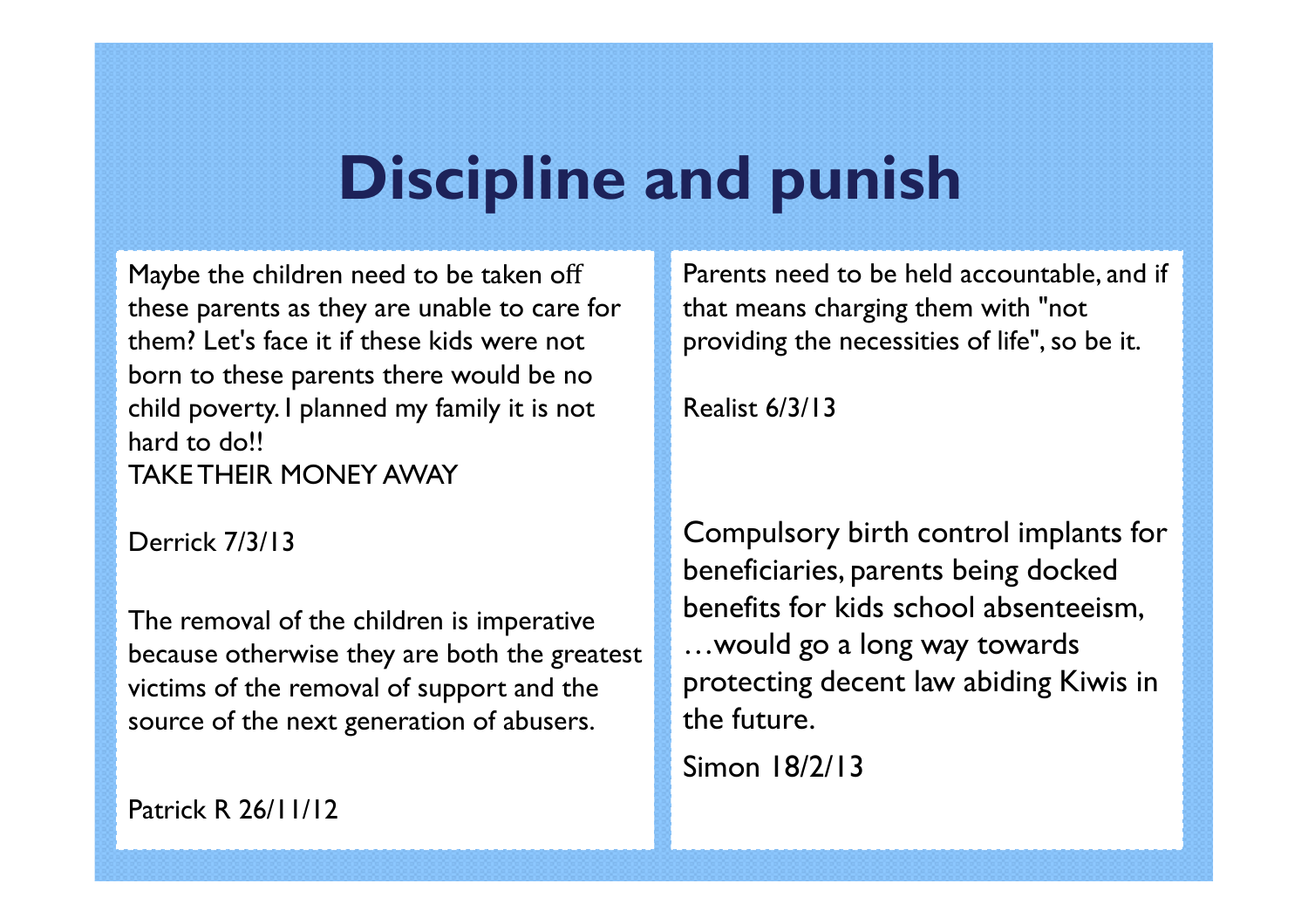'If you can't feed kids, then don't have any! It's really bloody simple, isn't it? If you're a lazy-arsed loser who's a drain on society then you should be sterilised before you have the opportunity to procreate and create this selfperpetuating cycle of bludgers'.

'Wasted drug or alcohol addicted parents; serial breeders without the means of support are a scourge on our society and create a barrage of destruction in children's lives who in turn have been repeating learned behaviours over a generational cycle'.

'Stop rewarding people at 15 for getting pregnant. A benefit for life and they pop out kids with no idea how to care for them or feed them. Sadly these little kids are often seen as an income stream for the lazy parents'.

'The only half-decent suggestion floated by the government [and scorned by the bleeding-heart liberals] was to give young females [and males] a lump sum of money in return for voluntary sterilisation. No, this is not eugenics it's a voluntary agreement with people who actually care more about their "fix" than their kids'.

#### The sterilisers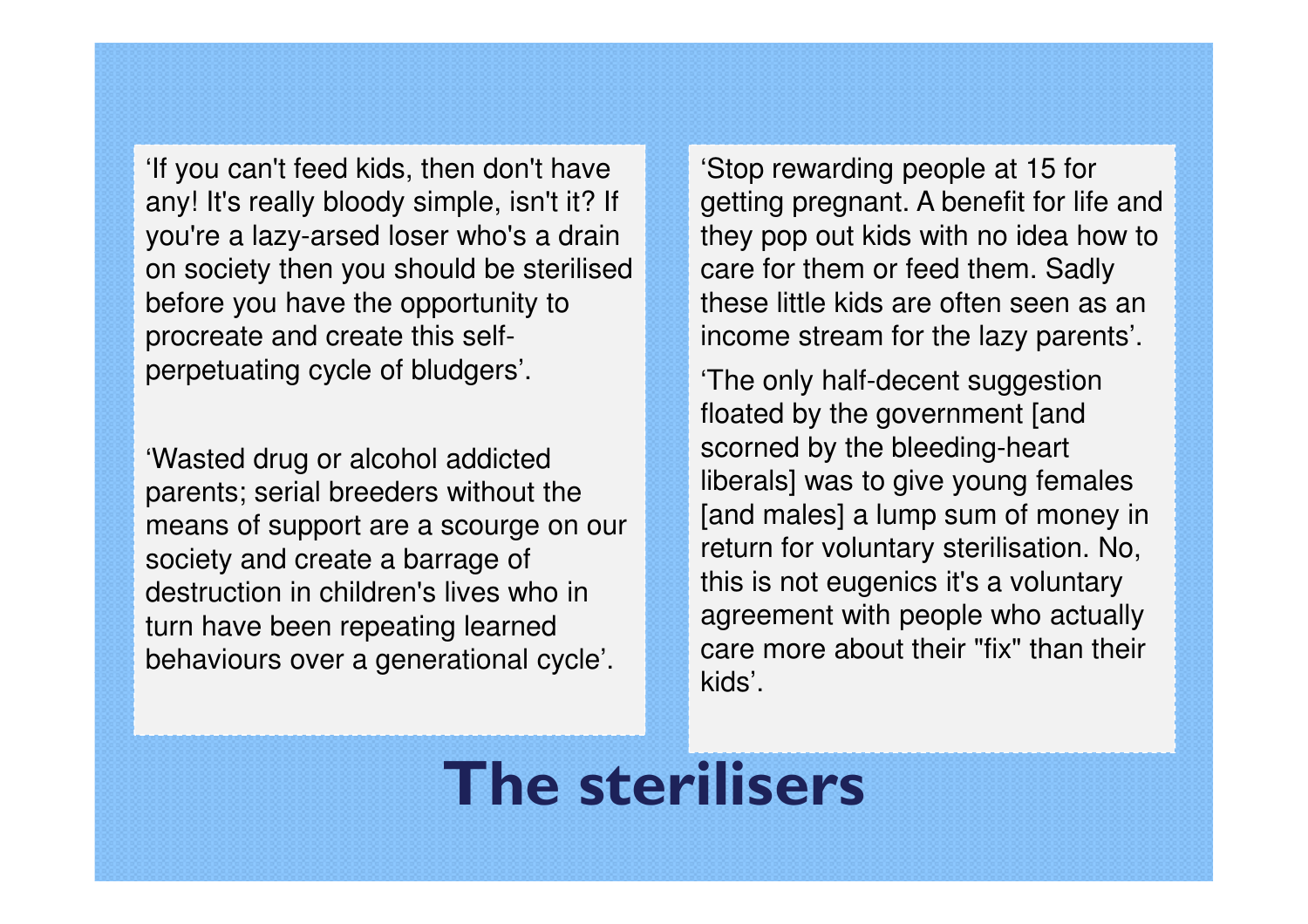

## So what?

- Blaming and shaming encourages class disgust narratives that distance people from collective responsibility for family violence
- Risks an overly moralistic approach to the most vulnerable families
- Cements an artificial divide between adult and child protective services
- Most vulnerable children and adults may be located where adult services (e.g. DV/ Mental Health) need to have closer engagement
- But ultimately a focus on genetic or racial dysfunction narratives gets the political system off the hook – ignoring poverty, racism, ingrained misogyny and other sources of alienation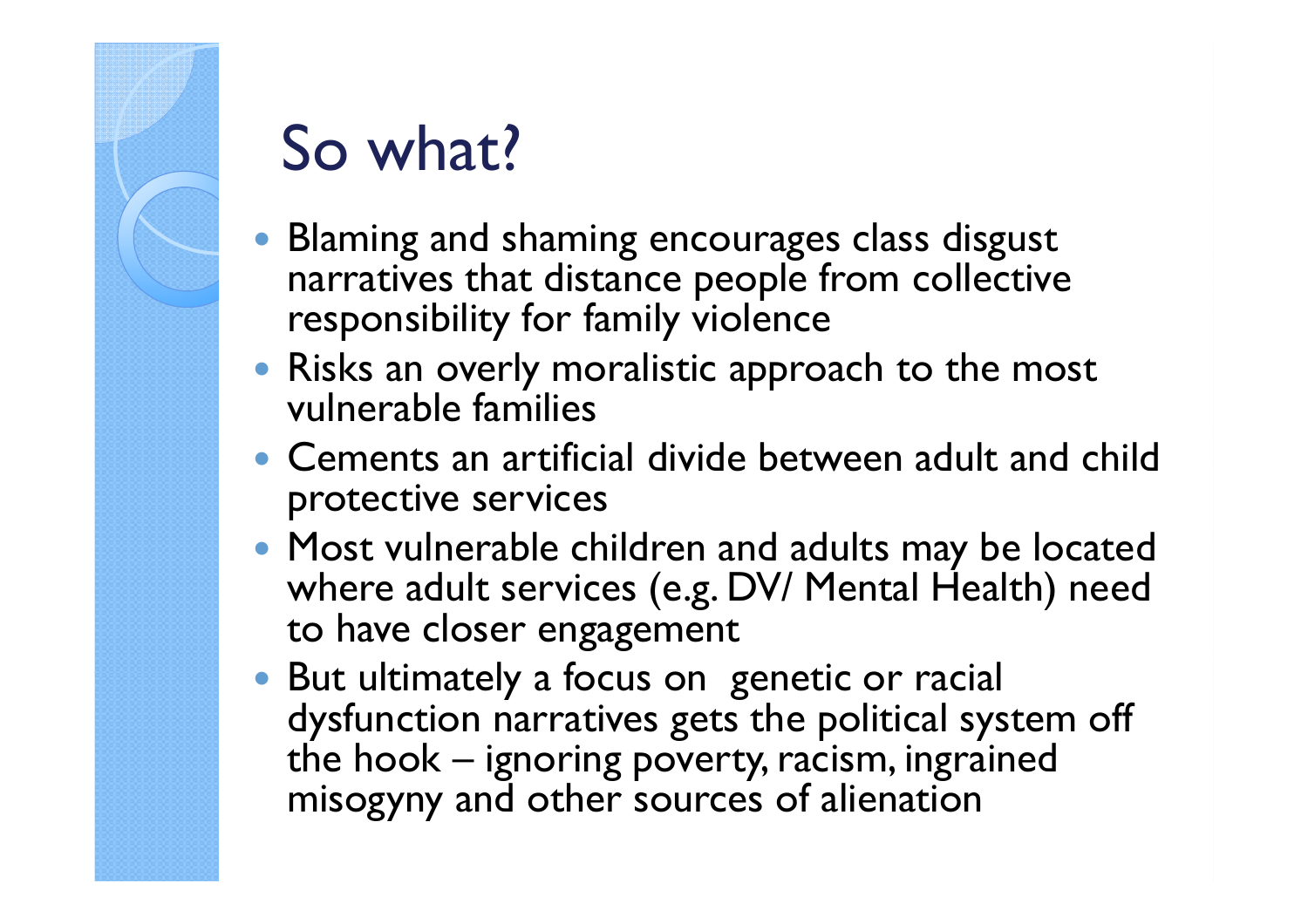# Conclusion

The examples underscore a race / class ideological moral deviance narrative Perpetrator behaviours may seem inexplicable. Racism and class-disgust feature (Tyler, 2008; Warner, 2013)To counter this is a major challengeRole for social work?